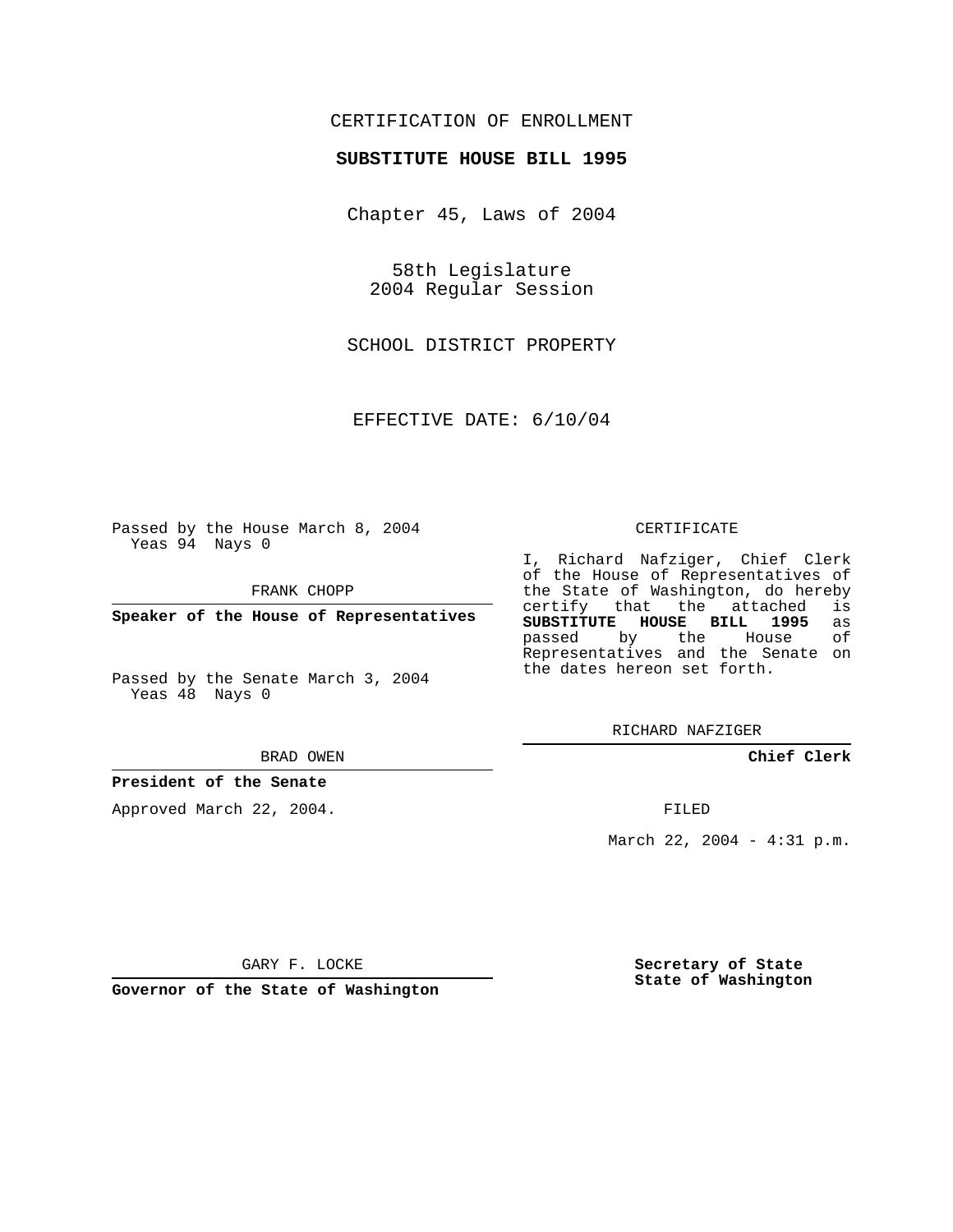# **SUBSTITUTE HOUSE BILL 1995** \_\_\_\_\_\_\_\_\_\_\_\_\_\_\_\_\_\_\_\_\_\_\_\_\_\_\_\_\_\_\_\_\_\_\_\_\_\_\_\_\_\_\_\_\_

\_\_\_\_\_\_\_\_\_\_\_\_\_\_\_\_\_\_\_\_\_\_\_\_\_\_\_\_\_\_\_\_\_\_\_\_\_\_\_\_\_\_\_\_\_

AS AMENDED BY THE SENATE

Passed Legislature - 2004 Regular Session

**State of Washington 58th Legislature 2004 Regular Session By** House Committee on Education (originally sponsored by Representative Quall)

READ FIRST TIME 02/02/04.

 1 AN ACT Relating to school districts' property; and amending RCW 2 28A.335.060.

3 BE IT ENACTED BY THE LEGISLATURE OF THE STATE OF WASHINGTON:

 4 **Sec. 1.** RCW 28A.335.060 and 1989 c 86 s 2 are each amended to read 5 as follows:

 6 Each school district's board of directors shall deposit moneys 7 derived from the lease, rental, or occasional use of surplus school 8 property as follows:

 (1) Moneys derived from real property shall be deposited into the district's debt service fund and/or capital projects fund, except for: (a) Moneys required to be expended for general maintenance, utility, insurance costs, and any other costs associated with the lease or rental of such property, which moneys shall be deposited in the district's general fund; or

15 (b) At the option of the board of directors, after evaluating the 16 sufficiency of the school district's capital projects fund for purposes 17 of meeting demands for new construction and improvements, moneys 18 derived from the lease or rental of real property may be deposited into